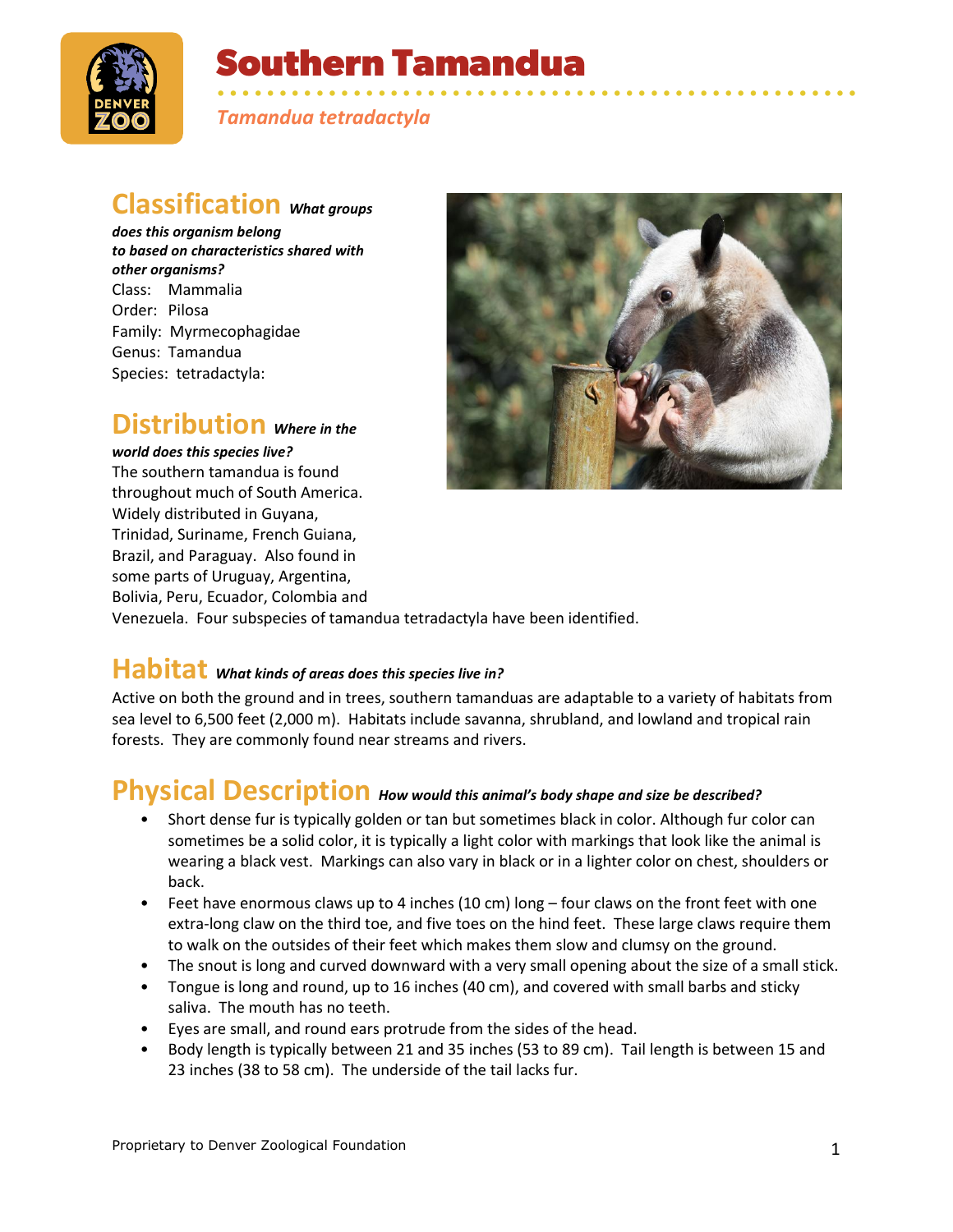

**Southern Tamandua** 

*Tamandua tetradactyla*

• Adult average weight is about 10 pounds (4.5 kg). There is no significant difference in female and male size.

• • • • • • • • • • • • • • • • • • • • • • • • • • • • • • • • • • • • • • • • • • • • • • • • • • • •

### **Diet** *What does this species eat?*

#### *In their historic range:*

Tamanduas are a type of anteater. As such, its diet is primarily ants and termites, avoiding ants with strong chemical defenses such as army ants. They have also been known to occasionally eat honey, bees and fruit.

#### *At the zoo:*

As part of their diet, the Zoo's tamanduas get Vitamin K to help their blood clot.

### **Predators** *What eats this species?*

Jaguars, pumas, margays (small wild cat), and large raptors.

# **Social Organization** *How does this animal interact with others of its species?*

Southern tamanduas, also called the lesser anteater or the collar anteater, are solitary animals aside from mating. Tamanduas communicate sexual condition and territories by scent marking from anal glands. Vocal communication, such as between mother and baby, includes hisses, snorts, roars and sniffs.

### **Life Cycle** *How does this species mate, raise young, grow and develop?*

Average life span is 9 years, but they can live longer in human care. Sexual maturity for females is between 2 and 3 years. Mating occurs in the fall, and gestation ranges between 130 and 150 days. Single births are the norm, but twins can occur. Young weigh slightly less than 1 lb. at birth and are a solid color. Babies are cared for only by the mother who will carry them on her back for several months. Young will stay with their mother for about 1 year at which time they are able to feed themselves.

### **Adaptations** *What physical and behavioral characteristics enable this animal to survive and thrive?*

- Equipped with a chemical defense system to detect and avoid ants that sting.
- Dense fur helps to protect skin from biting ants.
- Stomach is specially adapted to digest insects efficiently.
- Primarily night hunters, tamanduas' vision is poor, but hearing and sense of smell are good.
- **Large claws** and powerful forearms can be used in defense against predators. Claws are also used to rip open insect homes.
- Another defense mechanism is the ability to hiss and spray a foul-smelling secretion that smells worse than a skunk's spray. This behavior has earned them the nickname of "stinkers of the forest."
- The hairless **tail** is **prehensile** enabling it to grasp and hold tree branches. The tail is also used to balance on the back feet when standing upright.